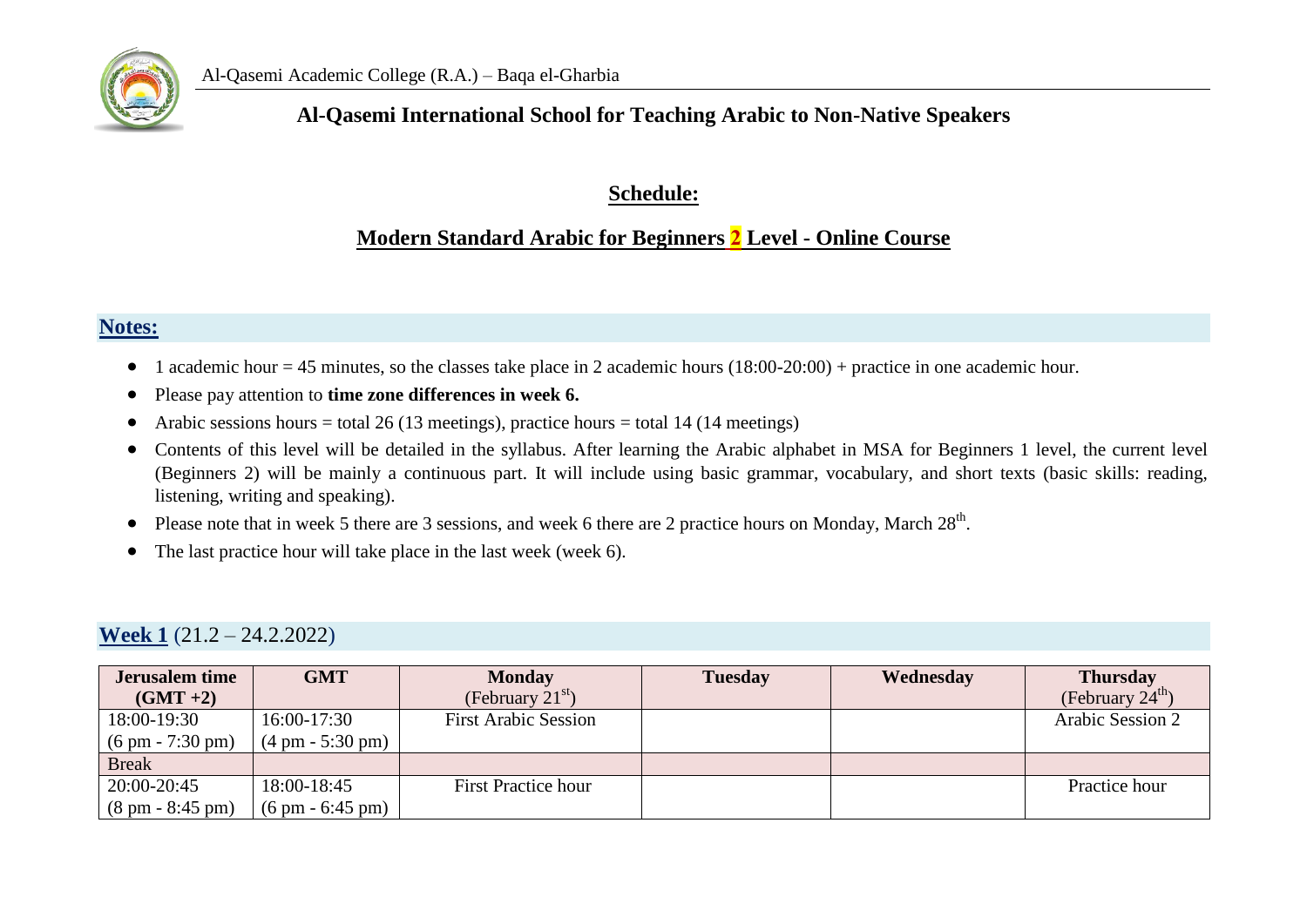## **Week 2** (28.2 – 3.3.2022)

| <b>Jerusalem time</b><br>$(GMT + 2)$ | <b>GMT</b>                         | <b>Monday</b><br>(February $28th$ ) | <b>Tuesday</b> | Wednesday | <b>Thursday</b><br>(March $3^{rd}$ ) |
|--------------------------------------|------------------------------------|-------------------------------------|----------------|-----------|--------------------------------------|
| 18:00-19:30                          | 16:00-17:30                        | Arabic session 3                    |                |           | Arabic Session 4                     |
| $(6 \text{ pm} - 7:30 \text{ pm})$   | $(4 \text{ pm} - 5:30 \text{ pm})$ |                                     |                |           |                                      |
| <b>Break</b>                         |                                    |                                     |                |           |                                      |
| 20:00-20:45                          | 18:00-18:45                        | Practice hour                       |                |           | Practice hour                        |
| $(8 \text{ pm} - 8:45 \text{ pm})$   | $(6 \text{ pm} - 6:45 \text{ pm})$ |                                     |                |           |                                      |

## **Week 3** (7.3 - 10.3.2022)

| <b>Jerusalem time</b>              | <b>GMT</b>                         | <b>Monday</b>    | <b>Tuesday</b> | Wednesday | <b>Thursday</b>           |
|------------------------------------|------------------------------------|------------------|----------------|-----------|---------------------------|
| $(GMT + 2)$                        |                                    | (March $7tn$ )   |                |           | (March $10^{\text{th}}$ ) |
| 18:00-19:30                        | $16:00-17:30$                      | Arabic session 5 |                |           | Arabic Session 6          |
| $(6 \text{ pm} - 7:30 \text{ pm})$ | $(4 \text{ pm} - 5:30 \text{ pm})$ |                  |                |           |                           |
| <b>Break</b>                       |                                    |                  |                |           |                           |
| 20:00-20:45                        | 18:00-18:45                        | Practice hour    |                |           | Practice hour             |
| $(8 \text{ pm} - 8:45 \text{ pm})$ | $(6 \text{ pm} - 6:45 \text{ pm})$ |                  |                |           |                           |

# **Week 4** (14.3 - 17.3.2022)

| <b>Jerusalem time</b>              | <b>GMT</b>                         | <b>Monday</b>             | <b>Tuesday</b> | Wednesday | <b>Thursday</b>           |
|------------------------------------|------------------------------------|---------------------------|----------------|-----------|---------------------------|
| $(GMT + 2)$                        |                                    | (March $14^{\text{th}}$ ) |                |           | (March $17^{\text{th}}$ ) |
| 18:00-19:30                        | $16:00-17:30$                      | Arabic Session 7          |                |           | Arabic Session 8          |
| $(6 \text{ pm} - 7:30 \text{ pm})$ | $(4 \text{ pm} - 5:30 \text{ pm})$ |                           |                |           | - Quiz -                  |
| <b>Break</b>                       |                                    |                           |                |           |                           |
| 20:00-20:45                        | 18:00-18:45                        | Practice hour             |                |           | Practice hour             |
| $(8 \text{ pm} - 8:45 \text{ pm})$ | $(6 \text{ pm} - 6:45 \text{ pm})$ |                           |                |           |                           |